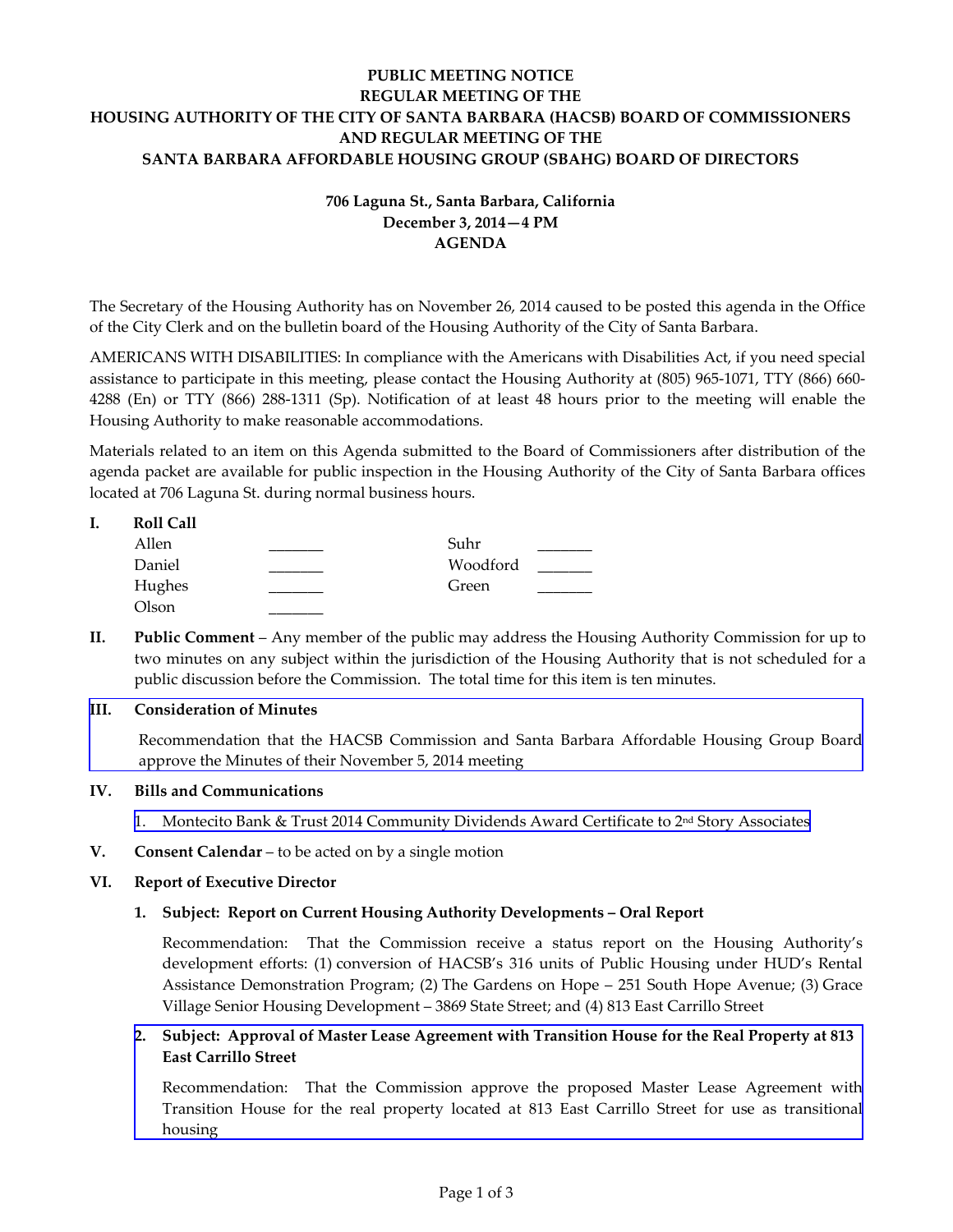# **3. [Subject: Appropriation of \\$10,000 to the Housing Authority Scholarship Fund Administered by](http://www.hacsb.org/Library/agendas_minutes/2014/agenda_packet/Agenda_Packet_2014_12_03/item_VI_III_2014_12_03.pdf) the Scholarship Foundation of Santa Barbara**

Recommendation: That the Commission appropriate \$10,000 from its Non-HUD program to fund the Housing Authority Scholarship Fund administered by the Scholarship Foundation of Santa Barbara

## **4. [Subject: Amendment to Contract Award to Ardalan Construction Company, Inc. for installation of](http://www.hacsb.org/Library/agendas_minutes/2014/agenda_packet/Agenda_Packet_2014_12_03/item_VI_IV_2014_12_03.pdf) new fence and gates at Artisan Court**

Recommendation: That the Commission, with regard to the recently approved \$86,300 contract award to Ardalan Construction Company, Inc. for the installation of a new fence and gates at the rear of Artisan Court (422 East Cota Street): (1) authorize the Executive Director, or his designee, to increase the change order allowance for additional work not anticipated or covered by the base contract from \$8,630 (10% of the base contract amount) to \$17,260 (20% of the base amount); and (2) note that the increased cost of this project will be funded from the property's current operational revenue account

## **5. [Subject: Use of Presidio Springs Community Room as Emergency Over-Flow Site for Freedom](http://www.hacsb.org/Library/agendas_minutes/2014/agenda_packet/Agenda_Packet_2014_12_03/item_VI_V_2014_12_03.pdf)  Warming Centers**

Recommendation: That the Commission approve the use of the Presidio Springs Community Room as an over-flow site for the Freedom Warming Center (FWC) and direct the Housing Authority's Executive Director to execute a memorandum of understanding (MOU) between the Housing Authority and the Unitarian Society of Santa Barbara, the FWC's fiscal agent

# **6. Subject: Property Management Agreement with Richard W. Moerler for the management of a 15 Unit Apartment Complex at 818 N. Salsipuedes Street**

[Recommendation: That the Commission authorize the Executive Director, or his designee, to execute](http://www.hacsb.org/Library/agendas_minutes/2014/agenda_packet/Agenda_Packet_2014_12_03/item_VI_VI_2014_12_03.pdf) a Property Management Agreement between the Housing Authority and Richard W. Moerler for the management of a 15 unit apartment complex located at 818 N. Salsipuedes St., effective January 1, 2015

#### **VII. Treasurer's Report**

## **1. Subject: Expenditure Resolution October, 2014**

[Recommendation: That the Commission adopt a resolution setting forth costs incurred and](http://www.hacsb.org/Library/agendas_minutes/2014/agenda_packet/Agenda_Packet_2014_12_03/item_VII_I_2014_12_03.pdf) payments made for the month of October, 2014

#### **VIII. Committee Reports** - None

#### **IX. Unfinished Business**

## **1. Subject: Legal Opinions from Price, Postel and Parma**

[Recommendation: That the Commission review a memorandum from the Authority's General](http://www.hacsb.org/Library/agendas_minutes/2014/agenda_packet/Agenda_Packet_2014_12_03/item_IX_I_2014_12_03.pdf) Counsel providing a legal opinion on the ability and authority to utilize Housing Authority resources to assist sister non-profit agencies in the community and provide direction to staff

#### **X. New Business**

## **[1. Subject: Approval of Utility Allowances to be Effective January 1, 2015 for Affordable Rental](http://www.hacsb.org/Library/agendas_minutes/2014/agenda_packet/Agenda_Packet_2014_12_03/item_X_I_2014_12_03.pdf) Housing Programs**

Recommendation: That the Commission adopt a resolution approving the continued use of 2014 utility allowances effective January 1, 2015, for tenant paid utilities for residents of affordable rental housing in the City of Santa Barbara as well as Housing Authority programs where utility allowances are required, and that the Commission approve the continued use of the 2014 utility allowance schedule for the Vista La Cumbre senior public housing complex, noting there are no proposed changes